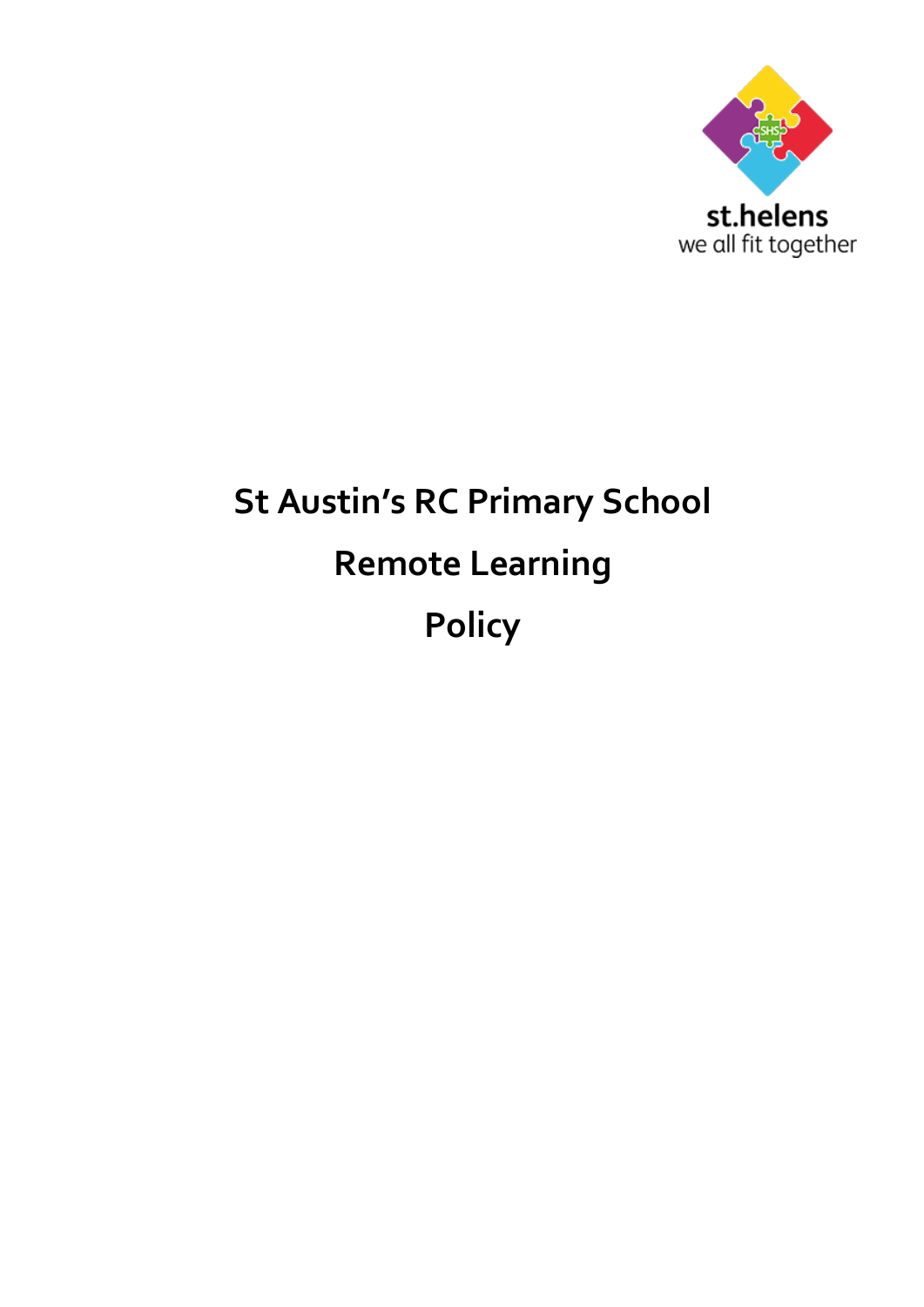# **Table of Contents**

| $\mathbf{1}$   |     |                                             |  |  |  |
|----------------|-----|---------------------------------------------|--|--|--|
|                | 1.1 |                                             |  |  |  |
|                | 1.2 |                                             |  |  |  |
|                | 1.3 |                                             |  |  |  |
| $\overline{2}$ |     |                                             |  |  |  |
|                |     |                                             |  |  |  |
| $\overline{3}$ |     |                                             |  |  |  |
|                | 3.1 |                                             |  |  |  |
|                | 3.2 |                                             |  |  |  |
|                | 3.3 |                                             |  |  |  |
|                | 3.4 |                                             |  |  |  |
|                | 3.5 |                                             |  |  |  |
|                | 3.6 |                                             |  |  |  |
|                |     |                                             |  |  |  |
|                |     |                                             |  |  |  |
|                |     |                                             |  |  |  |
|                |     |                                             |  |  |  |
|                |     |                                             |  |  |  |
|                |     |                                             |  |  |  |
|                |     |                                             |  |  |  |
|                |     | Parent and Pupil Zoom Acceptable Use Policy |  |  |  |
| 4              |     |                                             |  |  |  |
|                |     |                                             |  |  |  |
|                |     |                                             |  |  |  |
|                |     |                                             |  |  |  |
| 5.             |     |                                             |  |  |  |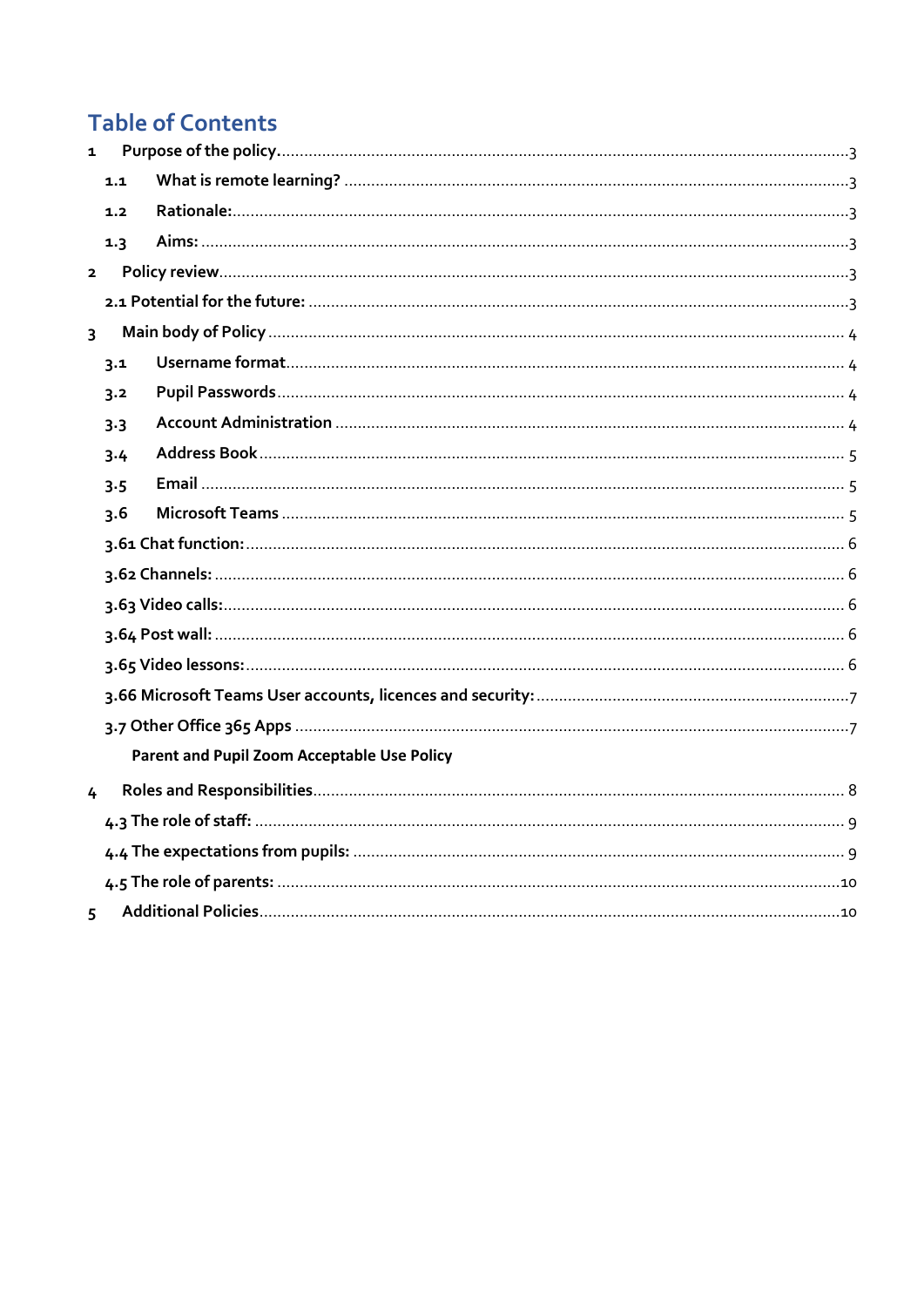### <span id="page-2-0"></span>**1 Purpose of the policy.**

There is a need for Primary Schools to provide pupils with the ability to continue their learning and development, through the use of online methods, when outside of the normal school environment. This distance learning will be offered to pupils in a secure and controlled manner through the applications and features of either the Microsoft Office 365 suite, providing a safe working environment for staff and students.

This policy is intended to detail the controls that will be implemented on all pupil Office 365 accounts for Primary School pupils.

#### <span id="page-2-1"></span>**1.1 What is remote learning?**

Remote learning, also referred to as blended, gives children who aren't in a physical location due to illness or school closure in-person education, access to online training materials, and the ability to communicate with their school staff from their own home through an Internet based application.

#### <span id="page-2-2"></span>**1.2 Rationale:**

In St. Helens, we nurture every child's unique talents to enable them to flourish in a climate of high expectations, innovation and creativity. If children are unable to attend school due to closures or can continue their learning in the home environment, we are committed to providing remote learning opportunities to deliver a coherent range of curricular experiences. The policy outlined here reflects a clear commitment to reinforce skills and give pupils access to learning activities which will meet their needs, building upon prior learning.

#### <span id="page-2-3"></span>**1.3 Aims:**

- To have structured opportunities to connect with learners across the school week
- To provide continuity of learning and skills development
- To ensure planning for opportunities for pupil achievement and attainment
- To ensure we give opportunities for every child and that all children are safe, respected, respectful and responsible.
- To respect the rights of children as set out in each school's anti bullying policy
- To provide a safe working and blended learning environment for staff/pupils

### <span id="page-2-4"></span>**2 Policy review**

As a minimum, this policy will be either reviewed annually, or when a major update to Office 365 is released, or if updates related to pedagogy practices or safeguarding guidelines are required, whichever is the earliest. The policy review will be undertaken by the Schools ICT Operation Manager, in consultation with the PASH Executive group.

#### <span id="page-2-5"></span>**2.1 Potential for the future:**

Microsoft 365 has a wide-reaching bank of resources which can be utilised flexibly to enhance the school curriculum, within the context of this schools are already utilising aspects of 365 such as email. Over recent times a discussion has focused on the capacity to extend the use of Microsoft 365 into various other spheres such as remote learning and live lessons to accommodate children learning from home and teachers teaching and assessing remotely. It is only within the exceptional circumstances we have experienced lately that this has been deemed a necessary approach. There will be certain aspects, however, that will be applicable moving forwards, capitalising on what is able within Microsoft 365.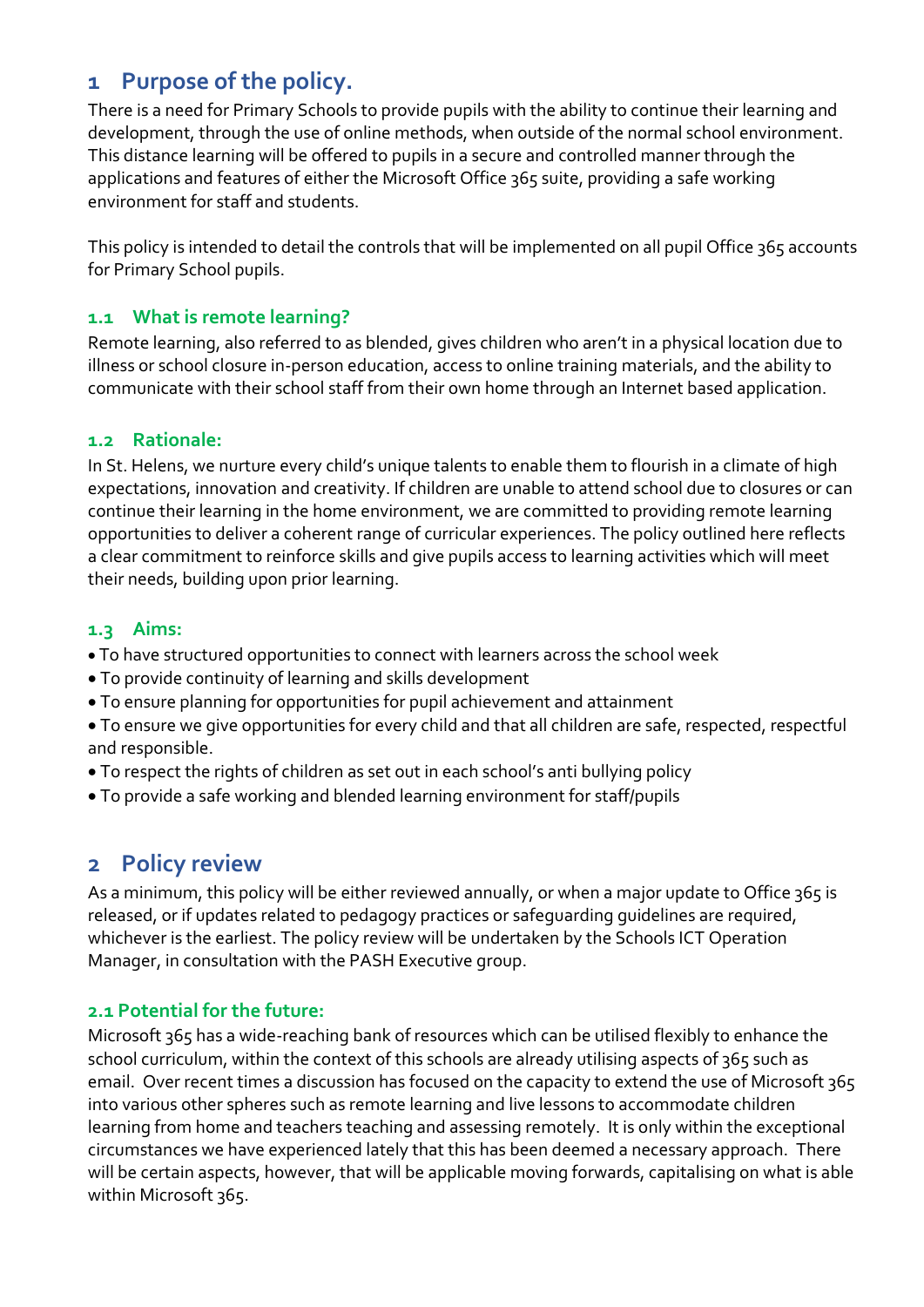Moving forwards, it is anticipated that schools may wish to continue the practise of utilising Microsoft Teams to hold virtual meetings. The benefits of this to school and staff include saving time, travel, increased capacity for networking and ability to allow for more flexible working. One area not yet fully rolled out across schools is utilising Microsoft Teams for Video and Live lessons. Schools may wish to have a flexible approach to how this will be used in the future. But we would not anticipate live lessons taking place unless there are extenuating circumstances such as that that we have recently experienced with the pandemic. Other examples of this may include when school have to close due to extreme weather, partial closure due to infection control and/or other unforeseen circumstances.

Schools could also potentially have the capacity to have pre-recorded lessons available for pupils. This would be particularly relevant in addressing Ofsted's concern surrounding pupil absences as this would allow school to provide pupils with access to resources to support missed learning during their absence. Schools would need to develop their own tailored policy, taking into account staff workload in order to develop this practise.

### <span id="page-3-0"></span>**3 Main body of Policy**

The pupil Office 365 accounts will be configured with the following controls.

#### <span id="page-3-1"></span>**3.1 Username format**

Primary school pupils' usernames will follow a set format in order to obscure the pupil's identity online while making it manageable for school staff and ICT support. The format this will follow is **schoolcode-intakeyear-initials incremental number** e.g. **gar-13-ab1** for a Garswood Y6 pupil with the initials AB.

#### <span id="page-3-2"></span>**3.2 Pupil Passwords**

Pupil passwords will be set by the school and be provided to pupils and parents. This will be a password of 5 or more characters containing letters and numbers for security purposes. If pupil's or parents forget or lose their passwords or if they believe their passwords are compromised in some way, they should contact the school for renewal.

Pupil accounts are not published in any material online or via schools' websites, they cannot send or receive email externally and as such the visibility of their accounts online is restricted. Through e safety lessons on a regular basis in school, children are aware to report any inappropriate content immediately to their class teacher. This can also be done on Teams through the chat facility or for parents through the school email address.

#### <span id="page-3-3"></span>**3.3 Account Administration**

Accounts for Y6 school leavers will be accessible by the student until the first half term holiday of the new academic year, at which point the account and all data held within the account, will be deleted. Students transferring 'In-Year' between in or out of borough schools will be setup with a new Office 365 user account that is relevant to their new school. Any existing student accounts from the previous school, that are managed by the Councils Schools ICT Support Team, will be disabled after one half term and will be deleted at the end of the academic year. This process is based on notification from the school regarding the pupil change.

Microsoft Office 365 usage logs will be retained for a minimum of 90 days.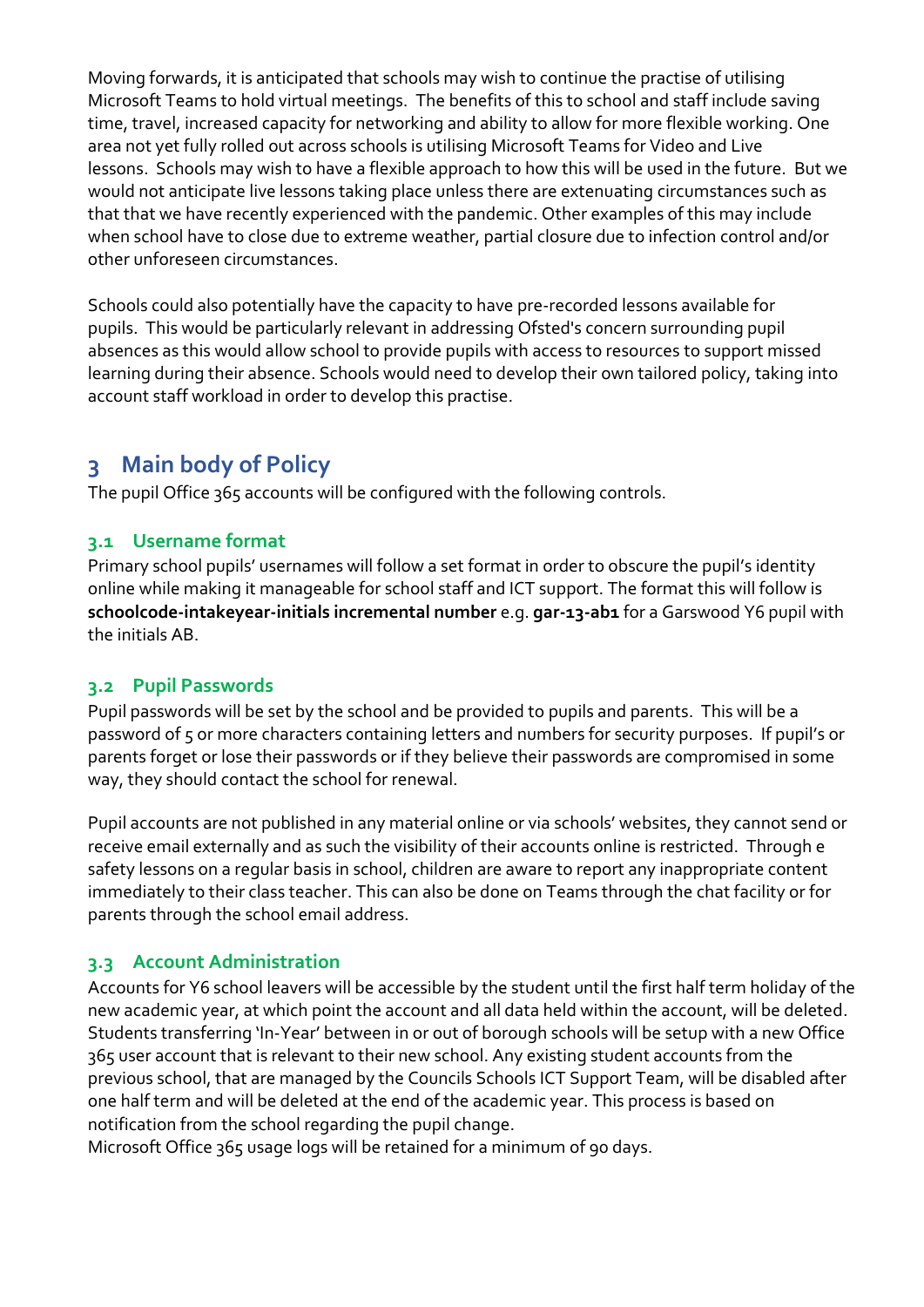#### <span id="page-4-0"></span>**3.4 Address Book**

Pupils will only see other pupils within their school in the address book, they will not see details of staff in their school or staff or pupils in other schools. They will still be able to send emails to these if they know their email addresses but will not be able to look them up.

#### <span id="page-4-1"></span>**3.5 Email**

Email will be restricted to sending and receiving internally only to other sthelens.org.uk addresses. Pupils will not be able to send or receive email communication from external sources.

If a child sends a direct email to a teacher, the teacher has been strongly advised to not respond to the e mail directly but to email a reminder to the parent of that child that children are not allowed to directly email staff. This will be emailed from a 'teachers to parents app' or a central school email account.

Pupils are made fully aware that all emails can be monitored and re read if an allegation is made and their address will be removed from them as a consequence.

As stated in the National Curriculum for KS2 Children need the facility to be able to understand email from as low down as Key Stage 1 (Year 1) and to access email and other aspects of Internet communication within Key Stage 2, it states…… *'Children need to understand computer networks including the internet; how they can provide multiple services, such as the world wide web; and the opportunities they offer for communication and collaboration'* as well as being mindful of the dangers and possible risks that comes with the Internet….. it states *'use technology safely, respectfully and responsibly; recognise acceptable/unacceptable behaviour; identify a range of ways to report concerns about content and contact'*

This policy allows a balance between these two statements to ensure both are met and can be taught and understood effectively.

#### <span id="page-4-2"></span>**3.6 Microsoft Teams**

Microsoft Teams is a GDPR compliant digital hub that brings conversations, content, assignments, and apps together in one place, this allows teachers to create learning environments, build collaborative classrooms, connect in professional learning community, and connect with colleagues remotely.

Within Microsoft Teams, staff can converse with children through a class conversation. This is fully visible at all times by all members of the class 'TEAM'. 1-1 discussions between a class teacher or another child will be disabled from the application to avoid any safeguarding issues. These conversations are also stored centrally at St. Helens Council and can be reviewed if and when a need arises.

Staff and children can share files and websites, create a OneNote Class Notebook (already built in), and distribute and grade 'assignments'. This allows teachers to organise interactive lessons and provide effective and timely feedback. School administrators and staff can also stay up-to-date and collaborate using Staff Teams with a 'all staff', a 'Teachers' and an 'SLT' Team with relevant staff included in each. These TEAMs can be used for announcements and topical conversations. Staff can share instructional material using these professional learning communities.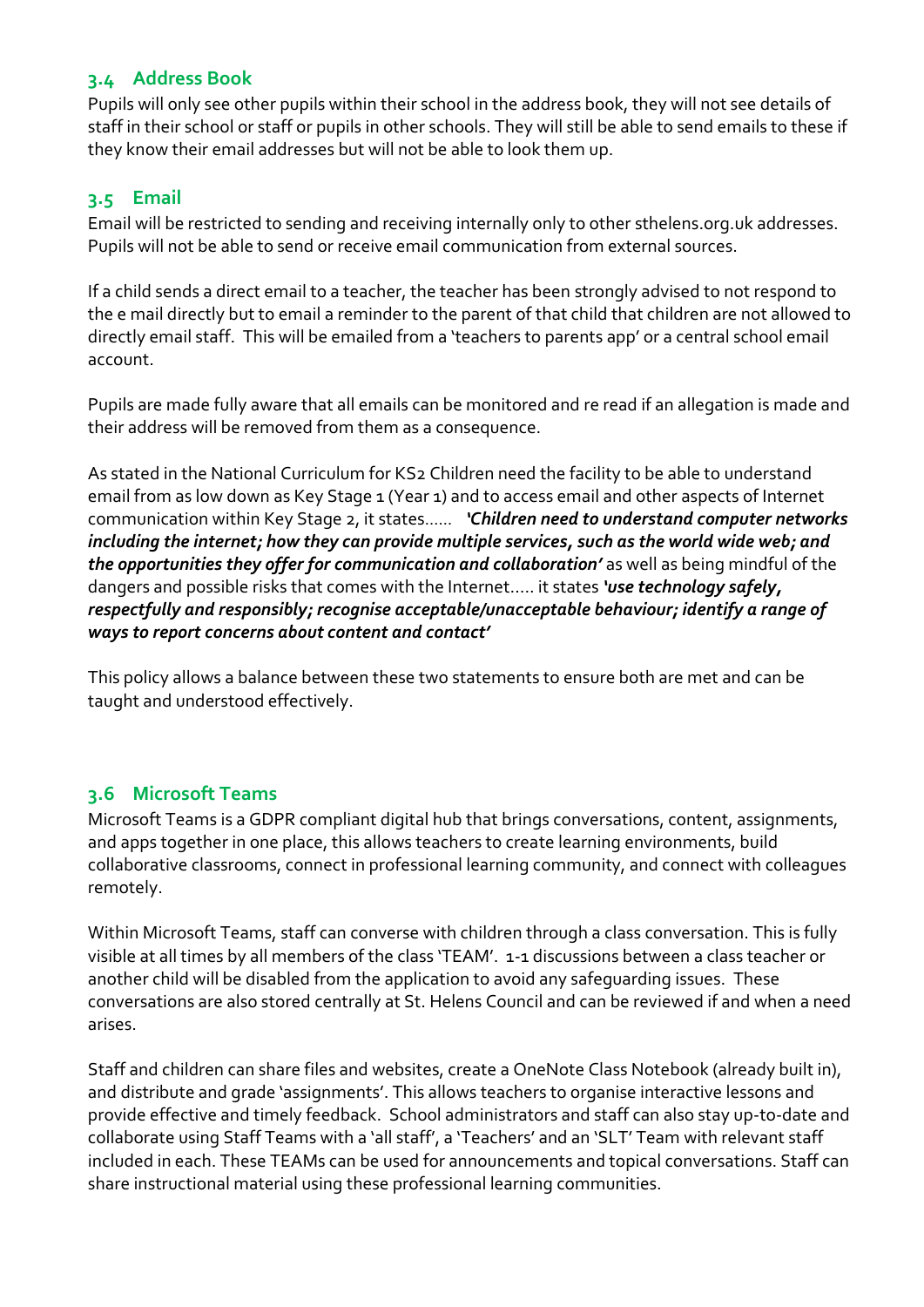#### <span id="page-5-0"></span>**3.61 Chat function:**

Chat functionality with MS Teams will be disabled. This is to ensure safeguarding for both pupils and staff. 1-1 conversations should ideally have a witness either remotely or in person. Therefore, if any disclosures are made about home or school, both parties remain protected. This is also the case if a child accuses another child or teacher of inappropriate language or content. On the post wall of Microsoft Teams children and a staff are aware their comment can be seen by the whole class. A specific school email is provided that can be accessed by a number of staff from that school if a parent wants to contact a member of staff directly.

#### <span id="page-5-1"></span>**3.62 Channels:**

Within MS Teams channels can be set up for smaller groups of children, however, due to the reasons stated above it is advised that all schools add two members of staff into any channel rather than be in a channel alone with a child.

#### <span id="page-5-2"></span>**3.63 Video calls:**

Teams calling via voice and/or video will be disabled. Meeting scheduling will be restricted to prohibit pupils from creating and inviting other participants to meetings. Children's safety continues to be our highest priority. Just as we would never leave children unsupervised in school. We would never leave them unsupervised together in a learning platform. We would hope that inappropriate images and bullying would not take place over this platform but unfortunately cannot guarantee this. Disabling the one on one interaction between children gives a better chance of monitoring and assuring that all children are protected from this. Age restrictions around common social media platforms, such as Facebook, Instagram, Fortnite, Tik Tok and other similar platforms the video calling aspect of Teams would fall into the same '13' age bracket that we are trying to protect children from.

#### <span id="page-5-3"></span>**3.64 Post wall:**

Staff can mute pupil activity on the post wall if they feel children are behaving inappropriately with use of language or towards another child/ member of staff or are posting without adult supervision. Children are also reminded to not post personal details such as usernames and passwords, phone numbers addresses etc… on a public wall.

Pupils will have access to complete homework set by Teachers. Teachers can provide feedback on the homework with grading etc. School staff can deliver online events, using voice and video features, between staff, parents and students. A record of the meeting is stored in the audit log. Schools Staff can record events if required for future playback.

#### <span id="page-5-4"></span>**3.65 Video lessons:**

Members of staff are encouraged to record video lessons and announcements to make available to children on their class Teams, however, lessons should be recorded in school whenever possible. If videos are recorded at home then the backdrop to the lesson should be appropriate, blurred or an additional background chosen. If resources such as PowerPoints or webpages are to be shared as part of the lesson, then the teacher should be mindful of other personal applications such as emails minimised on their screen.

Videos are recorded and saved within Microsoft Stream where the teacher will adjust permissions to the class 'Team(s) they want to view the video. A video must never be made 'public' for all to see. A language must be selected so that a transcript can be created and kept to refer to if an allegation is to be made in the future. To view the video children, log onto the Video using their Office 365 username and password.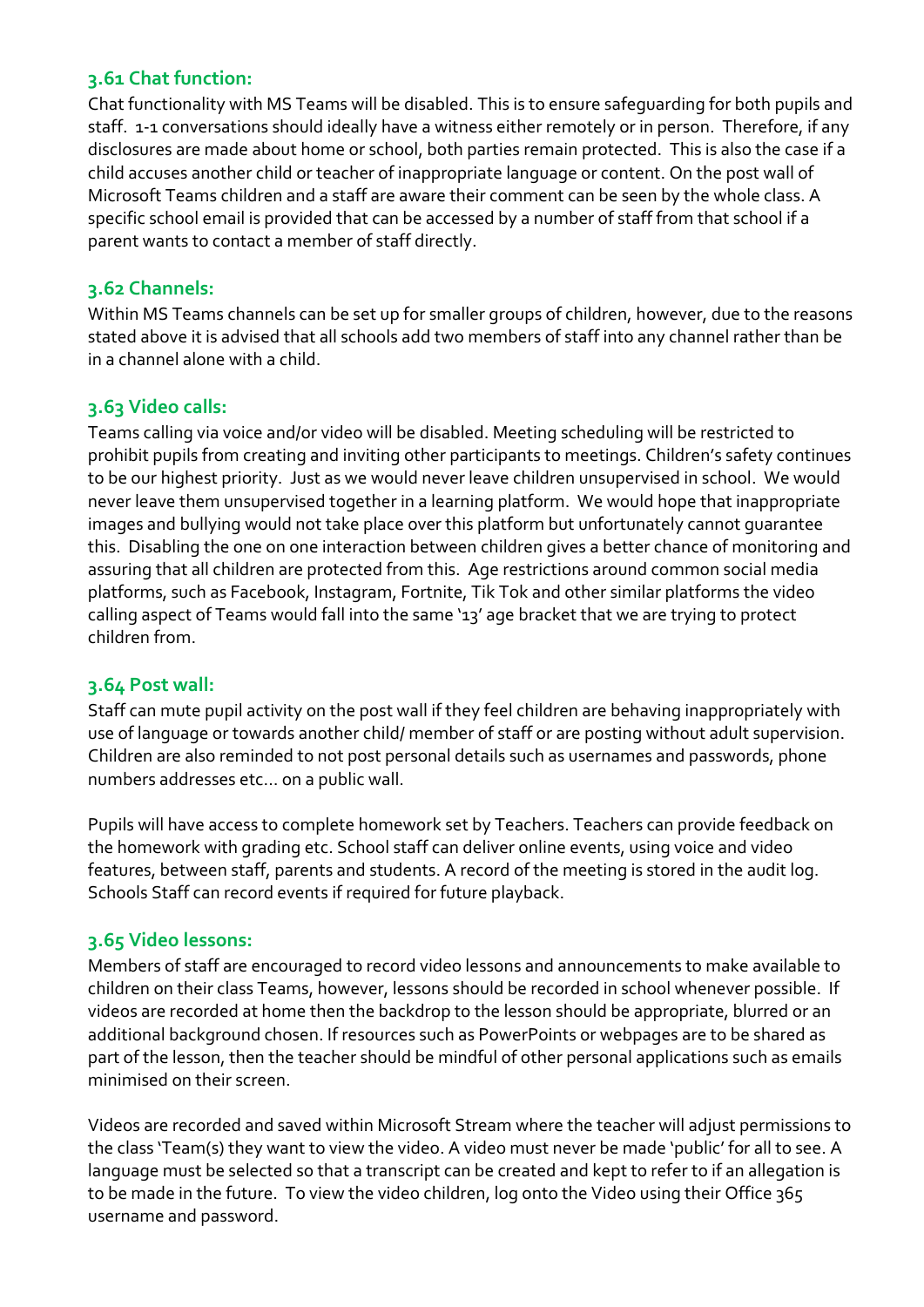Recorded Video Lessons will only be viewed again if an allegation or question arises and evidence from this lesson is needed.

Remote video meetings between staff will take place on a regular basis, however, staff have been instructed to keep all video meetings confidential and to, whenever possible, remove additional adults and children from the room while these video meetings are taking place.

If a disclosure is made by a child to a member of staff during a Teams Video Call, the call is to be ended immediately and contact made with that child or that child's parents through email or phone call with another member of staff present. A member of staff should never talk directly to a child one to one on a video call. The incident should be logged immediately on CPOMs copying in all relevant parties.

#### <span id="page-6-0"></span>**3.66 Microsoft Teams User accounts, licences and security:**

For security reasons, children have been disabled from viewing the global directory of St. Helens staff normally available through Microsoft TEAMs, this is to ensure children cannot send emails or obtain addresses of St. Helens staff across the authority; this protects the security of both the member of staff and the child.

Children will not be able to view or comment on any TEAMs other than the cohort TEAM that they have been assigned to. They will also not be able to create their own TEAMs, becoming an owner, and invite members to a TEAM they have created. This is to ensure all TEAMs can be monitored and overseen by the class teacher, the Head teacher, deputy and Computing lead as well as St. Helens council filtering system.

Microsoft TEAMs uses Microsoft 365 capabilities to authenticate users and provide services. Staff and children have identities established to facilitate collaboration. However, all user names are consistent with a child's initials and not their full name. Passwords are initially set to the child's date of birth but children are requested to change their password to something unique and secure to them.

Microsoft Teams is included in Office 365 A3, which is free for educational institutions. This account also gives the children the opportunity to download the TEAMs app to their desktop or smart phone for ease of access. All children and staff have been allocated a 365 account by St. Helens Council IT department. The IT department have also set up a school-based email address so that they are available for troubleshooting, security issues and removal of a pupil or staff if needed. This email address is specific for each school, for example, Midtown Primary would be Midtown-teamshelp@sthelens.org.uk and can be accessed by each schools ICT Technician, Schools ICT Support Primary School Team Leader, Infe (St. Helens ICT) and the schools Computing Lead and Head Teacher.

#### <span id="page-6-1"></span>**3.7 Other Office 365 Apps**

<span id="page-6-2"></span>We will restrict access to Kaizala, an instant-messaging platform, to all pupils. All other Office 365 apps have been examined and deemed safe for use by pupils.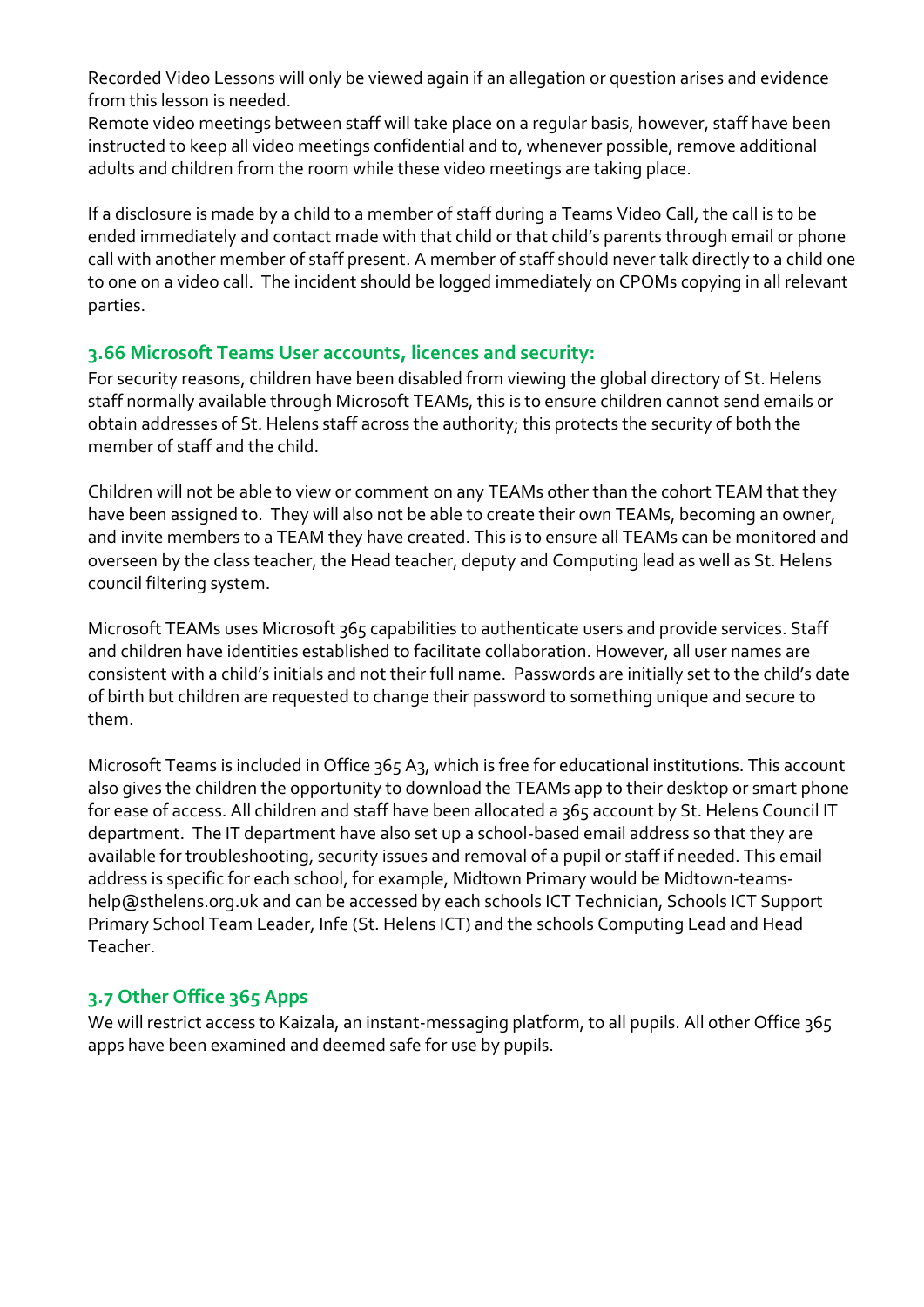### **4 Roles and Responsibilities**

#### **4.1 Lesson criteria and statutory routines:**

Parents and children should be sent an agreement at the beginning of the academic school year before any Team sessions are instigated to follow certain guidelines about online communication. They are made fully aware within the agreement that the consequences to going against the agreement is to be blocked from the Teams platform, e.g. if they say or do something inappropriate. (Similar to a class charter)

Teachers will be given a standard script to read before the session to discourage inappropriate behaviours and remind children and parents of the agreement. At the beginning of each session an adult at home waves to the camera indicating they give permission for their child to attend the Teams session, at which time the teacher takes a register and the adult leaves the room. In the case of younger children the adult is more than welcome to stay with their child to help them with set tasks given, however, they will be reminded that they are in attendance of a lesson and to not use the session as an opportunity to discuss other matters with the teacher who is filming.

Live sessions MUST only be undertaken from school. When a lesson it about to take place the teacher delivering the lesson places a sign or notice on the door of the classroom where lessons are being presented to inform staff and pupils that a lesson is in progress, this should ensure minimal interruption to the lessons and for any staff or children who are not in attendance to avoid entry. Teachers must also record all Live sessions by clicking record at the start of the session, reminding the children they are being recorded and clicking stop at the end of the session. This will ensure the safety of everyone within the lesson structure and provide any evidence if needed at a later date. After each recorded session a transcript of the session can be downloaded and once converted from a .vtt file can be uploaded on CPOMs if necessary.

Children are reminded at the beginning of any live video session that they are attending a lesson and any discussions about home life can be done at a different time. Teachers have been instructed that if a child is to disclose something of a personal nature, or teachers can visually see or hear something that they would consider is putting the child at risk, they immediately end the session and reconnect with the specific child via the link with an additional member of staff present as a witness.

#### **4.2 Creating a lesson:**

When scheduling a video lesson, teachers send the meeting invite via outlook, so a calendar entry is registered in the pupils account. The teacher can then use the 'meet now' feature to start the session or schedule the meeting shortly before the event is due to start and delete the event as soon as it has ended. This removes the ability to communicate before or after the session. Children have already signed the charter at the beginning of the year stating they will not use the event before or after and will be blocked as a consequence if they do. They will be reminded of this at the beginning of the session.

There is currently no technical way to restrict children accessing a scheduled event before or after the session has finished. It has been announced that Microsoft will roll-out the ability to restrict access to retired meetings in mid/late June 2020. Pupils do not have the ability to create meetings or use meet now features and as such don't have the ability to use video, audio or chat.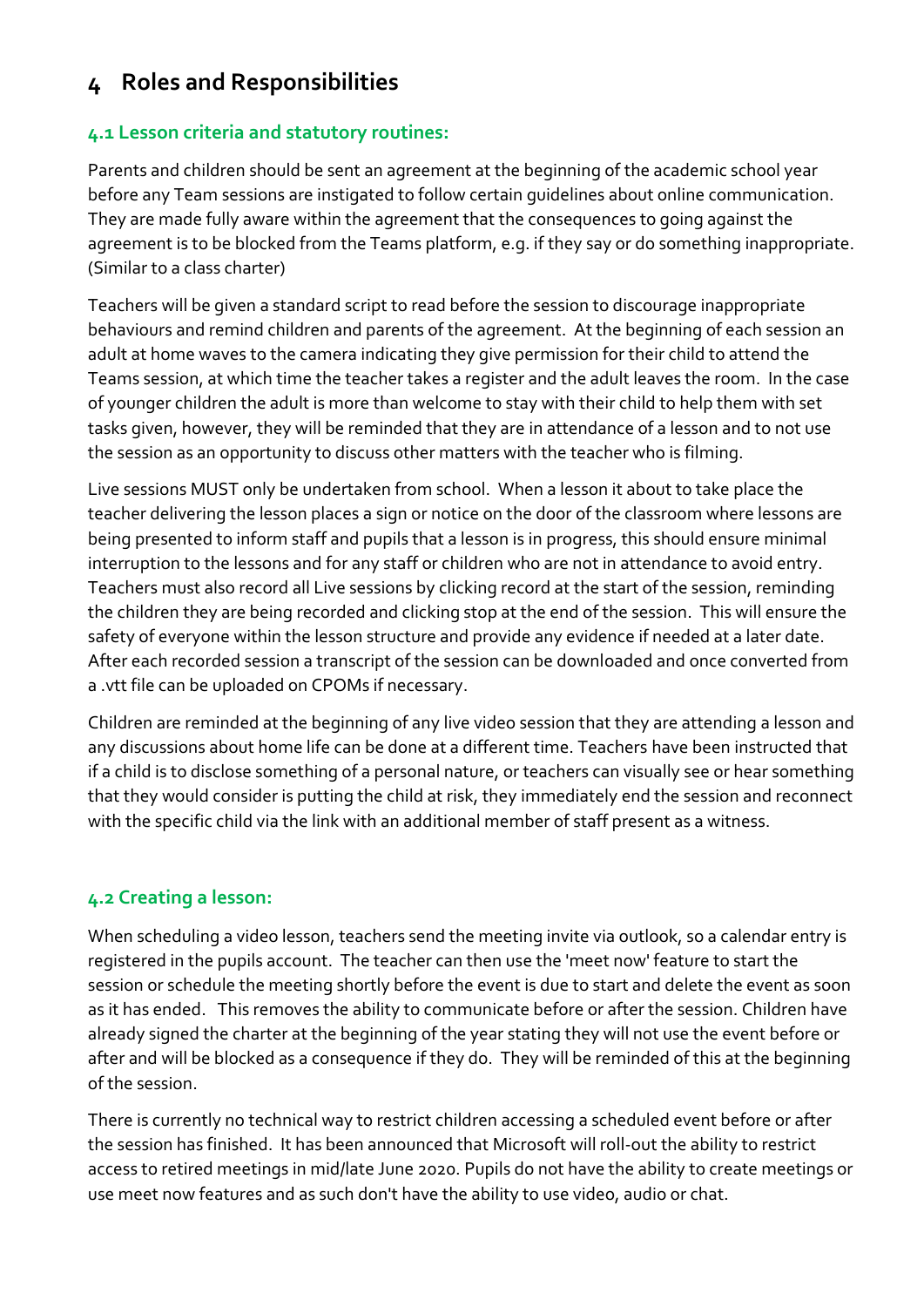#### <span id="page-8-0"></span>**4.3 The role of staff:**

- To become familiar with new technology when needed and research Microsoft TEAMs, and understand how they can be used most effectively.
- To provide a TEAMs learning platform where all children have the opportunity to engage in learning
- To promote an ethos of inclusion, respect, fairness and equality
- To deliver age appropriate lessons or meetings through video conferencing when appropriate. Taking into account the audience and aware ness of the audience.
- Ensure that cyber resilience and Internet safety is central to all digital technology use as set out in the Computing and e safety Policy
- To record any remote TEAMs video-based lessons for safety and store on their Office 365 account in case they need to be reviewed at any time.
- To observe and monitor children's learning
- To provide support and guidance for pupils and parents when needed
- To keep abreast of research and national agenda and demonstrate an ongoing commitment to professional learning
- To engage with effective learning and teaching resources.
- To address any safeguarding issues, reporting as required in-line with the schools safeguarding policy.

Before starting a session staff are required to follow a specific protocol of events including recording sessions, reviewing home school agreements, taking a register, being aware of their surroundings, especially clothing and background, placing a sign on the door and checking their desktop to ensure there are no minimised documents available that are not required during the session. Staff will follow a set checklist before starting any video session.

Please see appendix for teacher's checklist.

#### <span id="page-8-1"></span>**4.4 The expectations from pupils:**

- To participate in online learning and activities as published by their teachers
- To ensure everyone feels valued, respected and included, children, staff and parents.
- To promote respect in relation to the rights of others
- To contribute their views through Microsoft TEAMs when required.
- To offer peer support and guidance through shared learning.
- To show respect to any teaching staff who conferences through to them via TEAMs video link and be made fully aware that all videos are recorded and kept.

Pupils can post chat on their class wall, but this is overseen by the teacher and other members of staff assigned to that class and if required pupils can be muted by the Teacher, restricting the ability to post further comments. Previous posts can be deleted retrospectively.

If an email is sent from a child to a member of staff a letter will be sent out to their parents requiring parental awareness/supervision when children are using teams and if an email is sent to a teacher, they will not reply under any circumstances. A message will be sent to them from the Black Bag School email or through Teachers to Parents email.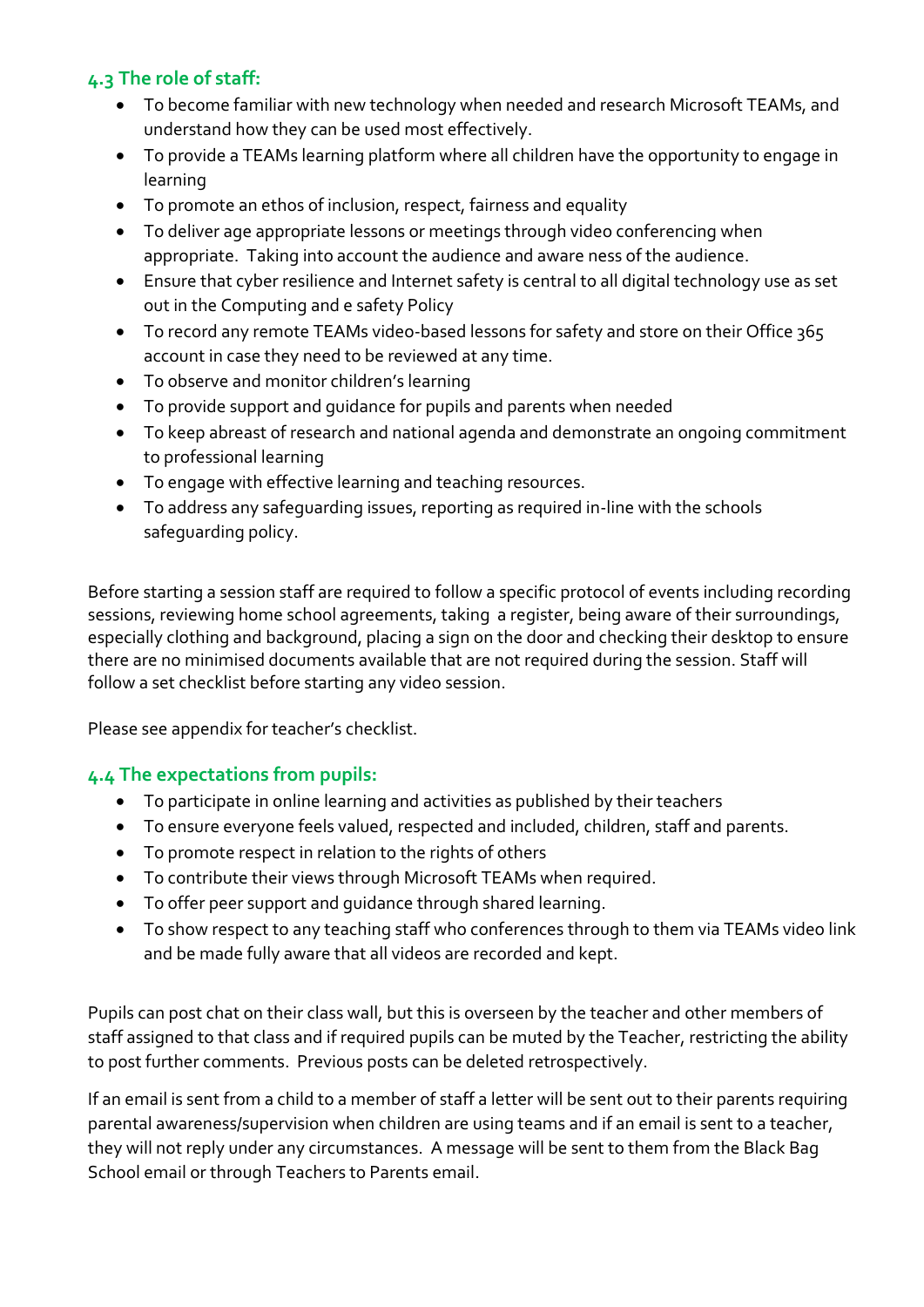#### <span id="page-9-0"></span>**4.5 The role of parents:**

- To wave at the camera at the beginning of each live session to provide consent for their child attending the live session.
- To encourage pupils to access learning through TEAMs and associated activities
- To support the school values as set out in the e safety and anti-bullying policies on the website.
- To foster an open pathway of communication between the school and home where appropriate.
- To encourage children to participate in video learning lessons via TEAMs and show respect through their comments and behaviours remotely.
- To be made aware that all video lessons are recorded by the teacher and stored on an internal storage device.

If another member of the family such as an older sibling was to appear on the video lesson the adult who originally signed the schools Acceptance User Policy would be contacted immediately and consequences adhered to. Content posted in Teams can be monitored and removed and Email can be reviewed if an issue is raised.

### <span id="page-9-1"></span>**5 Additional Policies**

Please also see individual schools' policies for additional details, these would include….

- Behaviour Policy
- Child Protection Policy
- Acceptable use policy
- E safety Policy
- Remote learning Policy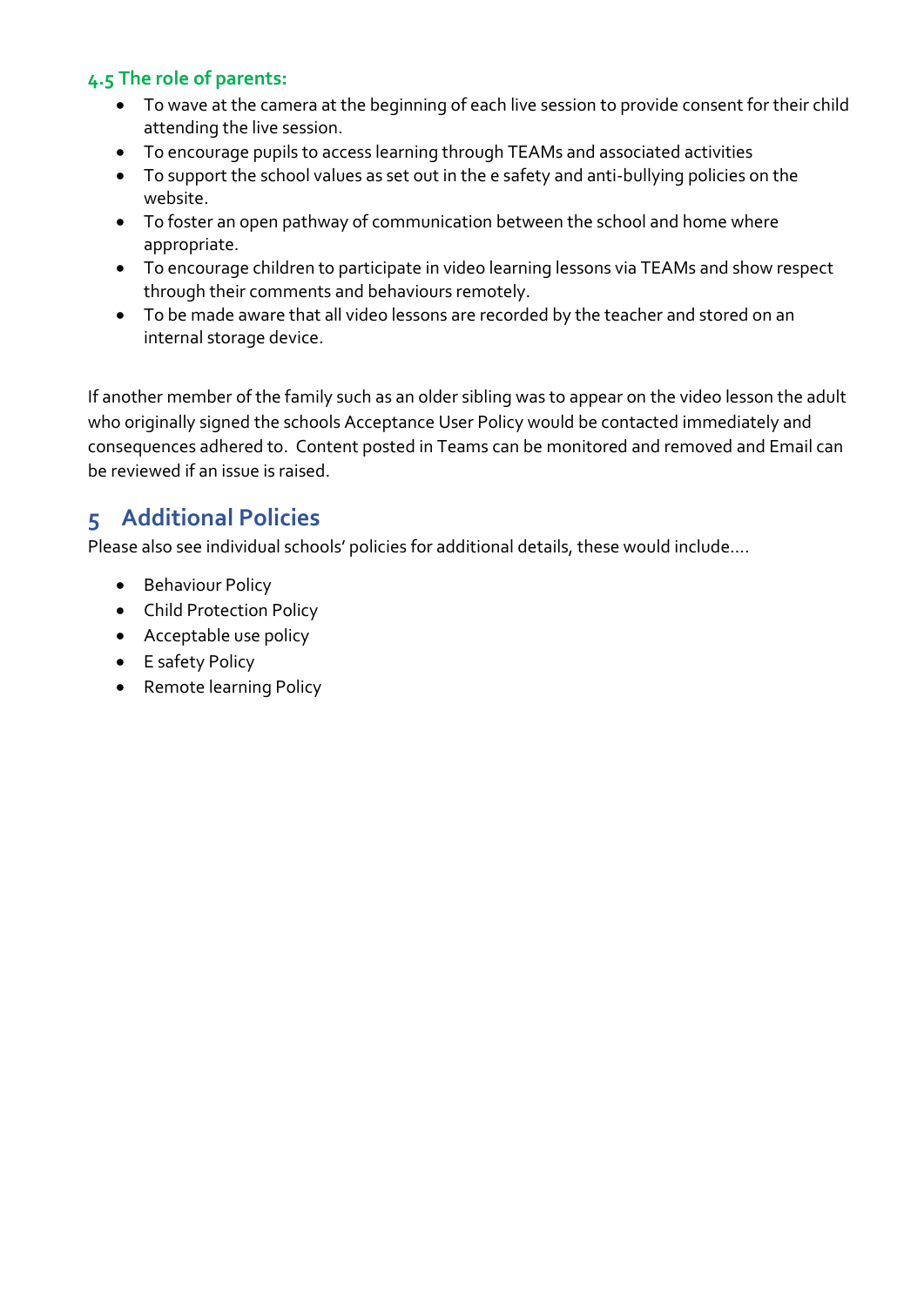## **Appendices:**

# Checklist for All Teams Video lessons Teachers



- Always check your desktop before a session for any additional minimised document.
- Ensure the level of the camera is placed appropriately for you to be seen.
- Pre warn other children and staff when a video meeting will be taking place and place a sign on the closed door.
- Schedule in the calendar of the chosen Team when a lesson will occur, so children have prior warning – if possible, email out a timetable.
- Only meet via the 'meet now' button to avoid the recording being used before of after the event.
- Have all resources needed for the lesson prepared so the recording is not left unattended at any point.
- Always record live sessions so a transcript is created and can be reviewed if needed.
- Double check any prepared documents that are to be shared for errors beforehand.
- Email out resources prior to the lesson or uploaded to class Teams page.
- Ensure the PowerPoint slide on appropriate behaviour and consequences is shared at the beginning of the lesson and the class charter rules are repeated.
- Remind children of E safety requirements of not accessing the recorded video before or after the lesson.
- Always check an adult is present at the beginning of the lesson for consent (with a wave)
- Take a register at the beginning of each session.
- Use the 'hands up facility' for when a child needs to speak and mute their microphone (making them aware of this)
- Always copy in the headteacher or deputy to make them aware a session is taking place (send a timetable)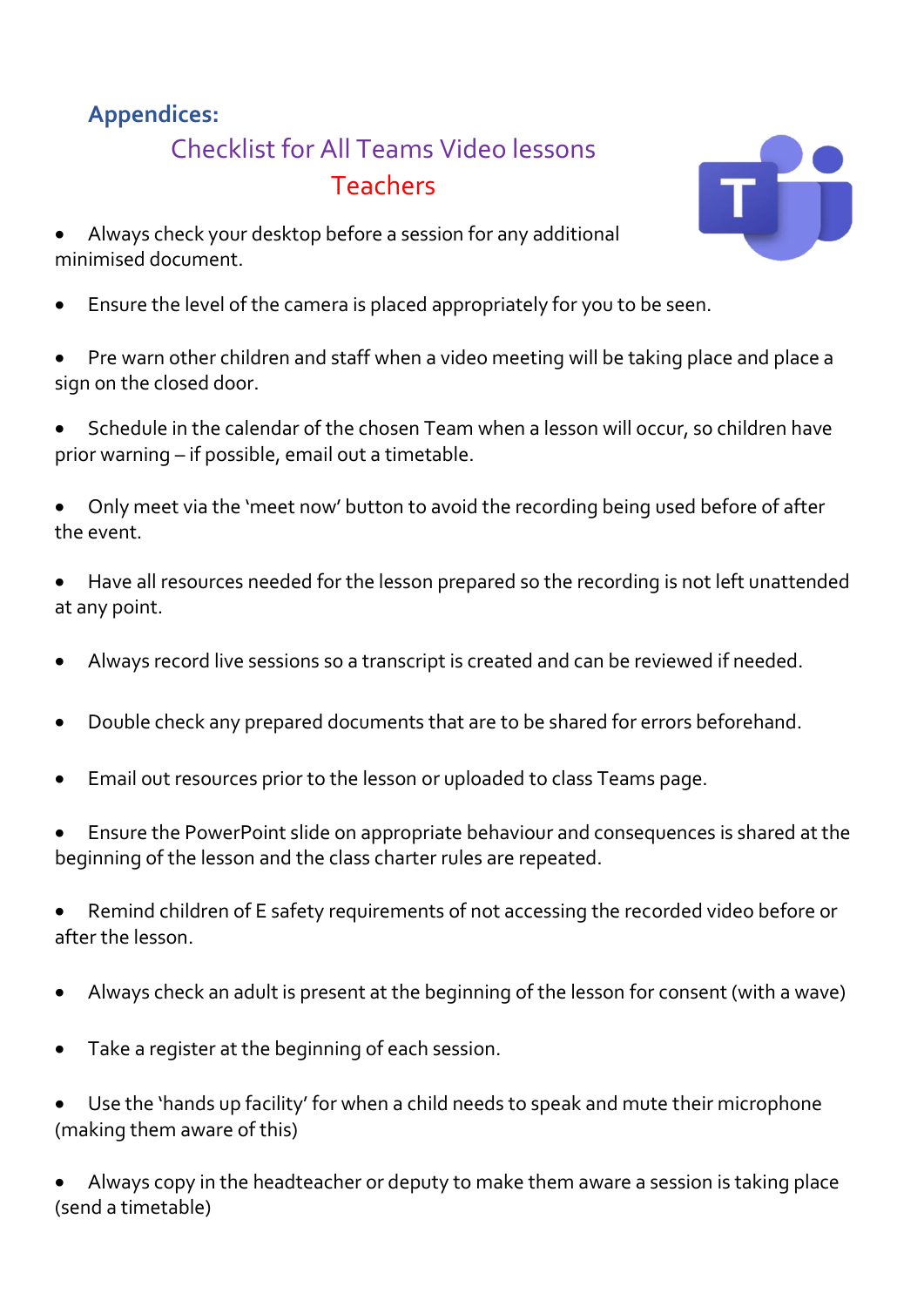• Always check the language is set to English so a transcript can be created and added to CPOMs if, in the unlikely event, it is required.

• After the recording has completed, check in Stream what permissions have been allocated.

# Microsoft Streams

# Transcript and Permissions:



#### At the bottom of the video you have three dots

Click on the three dots and then click on <u>'update video details'</u> (see opposite)

This brings up the box below, where you can control who sees in and the transcript.

| <b>Details</b>                                                                                                                                                                                                                                                                                                    | <b>Permissions</b>                                                                                                                                                                                                                                                                                                                                                                                                                                                                                                                     | <b>Options</b>                                                                                                                                                                                                                                                               |  |
|-------------------------------------------------------------------------------------------------------------------------------------------------------------------------------------------------------------------------------------------------------------------------------------------------------------------|----------------------------------------------------------------------------------------------------------------------------------------------------------------------------------------------------------------------------------------------------------------------------------------------------------------------------------------------------------------------------------------------------------------------------------------------------------------------------------------------------------------------------------------|------------------------------------------------------------------------------------------------------------------------------------------------------------------------------------------------------------------------------------------------------------------------------|--|
| Where you can give it a title<br>and a description.<br>Only if the language is<br>selected here will it produce<br>a transcript                                                                                                                                                                                   | Who can see it!<br>You can share it with<br>'people' in which an email of<br>the link will be sent to them<br>individually or 'groups'<br>where you type in the name<br>of the 'Team' you want it<br>shared with                                                                                                                                                                                                                                                                                                                       | If the commentary is on it<br>puts subtitles on the video<br>(which is hilarious)<br>If you click 'Download File'<br>next to captions you get a<br>copy of the transcript                                                                                                    |  |
| Editing "Meeting with Lesley Moon"                                                                                                                                                                                                                                                                                |                                                                                                                                                                                                                                                                                                                                                                                                                                                                                                                                        | ↓ Download video<br>m Delete video<br>不 Replace video                                                                                                                                                                                                                        |  |
| <b>Details</b><br>Name<br>Meeting with Lesley Moon<br><b>Description</b><br>Create a description for your video, including #hashtags<br>Setting a video language enables automatic closed<br>×<br>captioning for supported languages. Learn more<br>Video Language <sup>1</sup><br>Select a language<br>Thumbnail | <b>Permissions</b><br>Allow everyone in your company to view this video $\odot$<br>П.<br>Share with $\odot$<br>Search for your groups<br>My groups<br>$\checkmark$<br>Viewers $\odot$<br>Owner <sup>(1)</sup><br>Display $\odot$<br>Lesley Moon (Lesley.M<br>◛<br>Lesley Moon (Lesley.M<br>$\overline{\mathcal{L}}$<br>☑<br>Garswood SLT<br>$\overline{\phantom{a}}$<br>п<br>Year 1 Mrs Meehan's Cl<br>$\times$<br>ø<br>$\Box$<br>$\times$<br>Garswood 2019 Intake<br>$\Box$<br>$\overline{\mathbf{v}}$<br>$\times$<br>Gar 2019 Intake | <b>Options</b><br>Comments @<br>On<br>Captions <sup>O</sup> Download file<br>This can be saved into a<br>folder but as it is saved as a<br>.vtt file, you will need to right<br>click on the file, select 'open<br>with' and choose Word.<br>$\sqrt{2}$ Share<br>V Published |  |